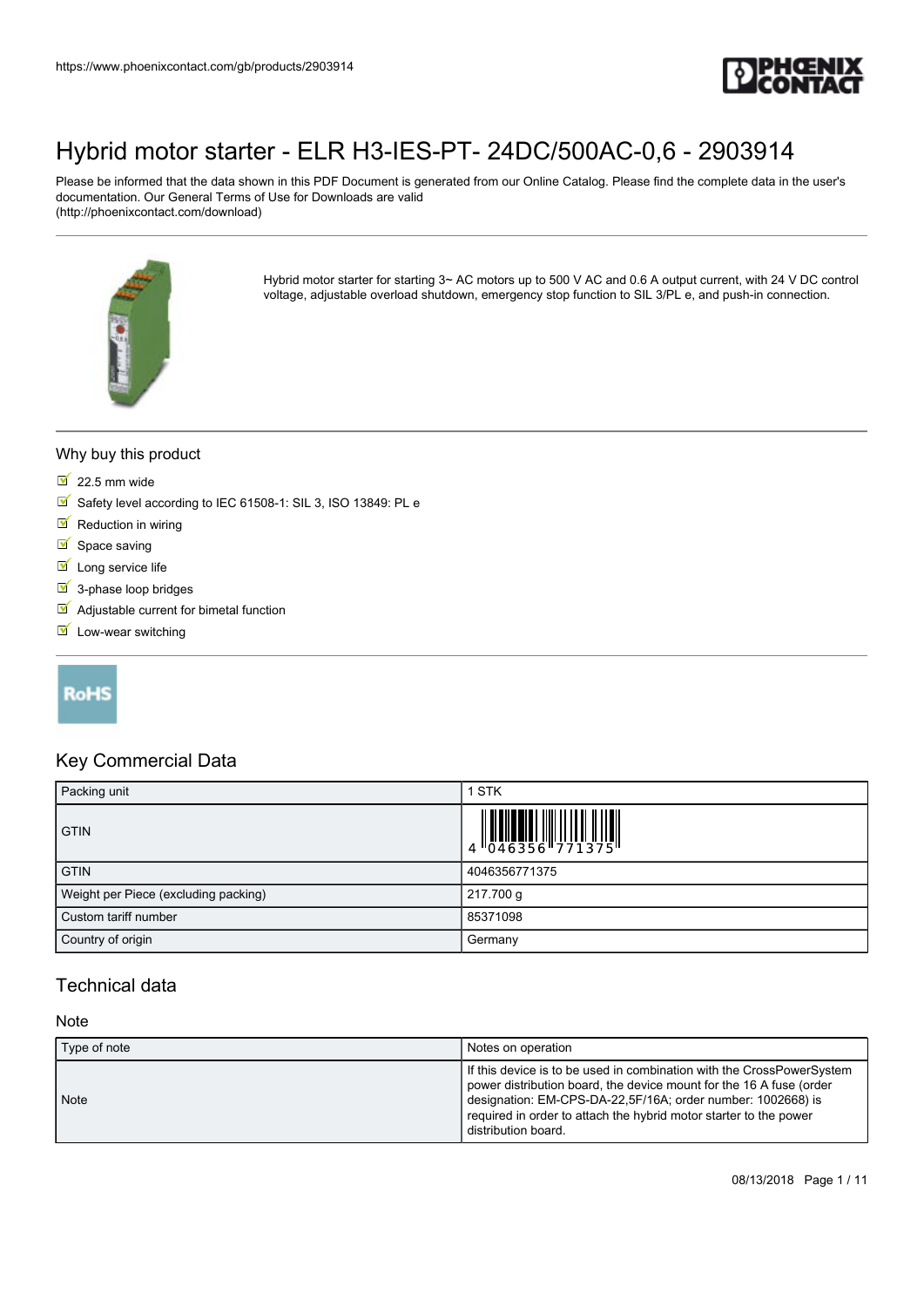

## Technical data

#### Device supply

| Rated control circuit supply voltage $U_s$ | 24 V DC                     |
|--------------------------------------------|-----------------------------|
| Control supply voltage range               | 19.2 V DC  30 V DC          |
| Rated control supply current $I_s$         | 40 mA                       |
| Type of protection                         | Surge protection            |
|                                            | Reverse polarity protection |

#### Input data

| Input name                    | Control input                 |
|-------------------------------|-------------------------------|
| Rated actuating voltage $U_c$ | 24 V DC                       |
| Triggering voltage range      | 19.2 V DC  30 V DC            |
| Rated actuating current $I_c$ | 5 mA (Input type 1)           |
| Switching threshold           | 9.6 V ("0" signal)            |
|                               | 19.2 V ("1" signal)           |
| Switching level               | < 5 V DC (For EMERGENCY STOP) |
| Typical turn-off time         | $< 30$ ms                     |
| Type of protection            | Reverse polarity protection   |

#### Output data load output

| Output name                                       | AC output                       |
|---------------------------------------------------|---------------------------------|
| Rated operating voltage U <sub>e</sub>            | 500 V AC                        |
| Operating voltage range                           | 42 V AC  550 V AC               |
| Rated operating current I.                        | $0.6 A (AC-51)$                 |
|                                                   | 0.6 A (AC-53a)                  |
| Mains frequency                                   | 50/60 Hz                        |
| Load current range                                | 75 mA  600 mA (see to derating) |
| Trigger characteristic in acc. with IEC 60947-4-2 | Class 10A                       |
| Cooling time                                      | 20 min. (for auto reset)        |
| Leakage current                                   | 0 <sub>m</sub> A                |
| Type of protection                                | Surge protection                |

#### Output data reply output

| Output name                                   | Acknowledge output                                         |
|-----------------------------------------------|------------------------------------------------------------|
| Note                                          | Confirmation: floating change-over contact, signal contact |
| Contact type                                  | 1 PDT                                                      |
| Switching capacity according to IEC 60947-5-1 | 3 A (230 V, AC15)                                          |
|                                               | 2 A (24 V, DC13)                                           |

#### General

| Switching frequency      | $\leq$ 2 Hz (Load-dependent)                       |
|--------------------------|----------------------------------------------------|
| <b>Mounting position</b> | vertical (horizontal DIN rail, motor output below) |
| Mounting type            | DIN rail mounting                                  |
| Assembly instructions    | alignable, for spacing see derating                |
| Operating mode           | 100% operating factor                              |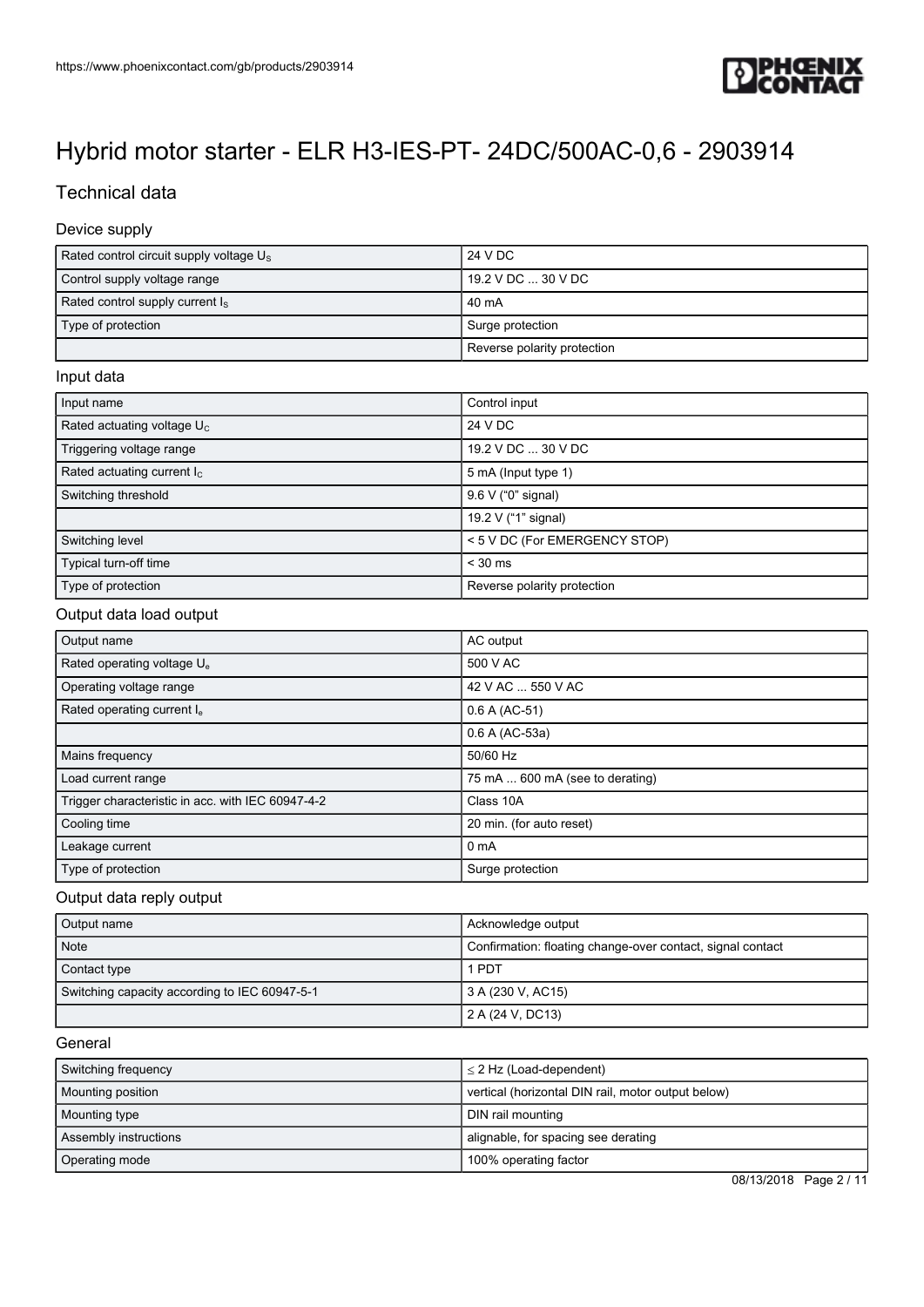

## Technical data

#### General

| Maximum power dissipation | 2.5 W      |
|---------------------------|------------|
| Minimum power dissipation | 0.88 W     |
| Operating voltage display | Green LED  |
| Status display            | Yellow LED |
| Indication                | Red LED    |

#### Connection data, input side

| Connection name                  | Control circuits                           |
|----------------------------------|--------------------------------------------|
| Connection method                | Push-in connection                         |
| Stripping length                 | $10 \text{ mm}$                            |
| Conductor cross section solid    | $10.2$ mm <sup>2</sup> 2.5 mm <sup>2</sup> |
| Conductor cross section flexible | $10.2$ mm <sup>2</sup> 2.5 mm <sup>2</sup> |
| Conductor cross section AWG      | 24 14                                      |

#### Connection data, output side

| Connection name                  | Load circuit                               |
|----------------------------------|--------------------------------------------|
| Connection method                | Push-in connection                         |
| Stripping length                 | $10 \text{ mm}$                            |
| Conductor cross section solid    | $10.2$ mm <sup>2</sup> 2.5 mm <sup>2</sup> |
| Conductor cross section flexible | $0.2$ mm <sup>2</sup> 2.5 mm <sup>2</sup>  |
| Conductor cross section AWG      | 2414                                       |

#### Ambient conditions

| Ambient temperature (operation)         | $\vert$ -25 °C  70 °C (observe derating)             |
|-----------------------------------------|------------------------------------------------------|
| Ambient temperature (storage/transport) | $-40\degree$ C $\ldots$ 80 $\degree$ C $\phantom{0}$ |
| Degree of protection                    | <b>IP20</b>                                          |

#### Dimensions

| Width  | 22.5 mm  |
|--------|----------|
| Height | 107.4 mm |
| Depth  | 113.7 mm |

#### UL data

| <b>SCCR</b>                | 100 kA (500 V AC (fuse: 30 A class CC/30 A class J (high fault)))         |
|----------------------------|---------------------------------------------------------------------------|
|                            | 5 kA (500 V AC (fuse: 20 A RK5 (standard fault)))                         |
| <b>FLA</b>                 | 0.6 A (500 V AC)                                                          |
| Group installation         | 20 A (class RK5, SCCR 5kA, #24 - 14 AWG max. solid and stranded)          |
|                            | 30 A (class CC or J, SCCR 100kA, #24 - 14 AWG max, solid and<br>stranded) |
| Category code              | <b>NLDX</b>                                                               |
| Horsepower ratings         |                                                                           |
| Insulation characteristics |                                                                           |

Article insulation voltage 500 V and the state of the state  $\sim$  500 V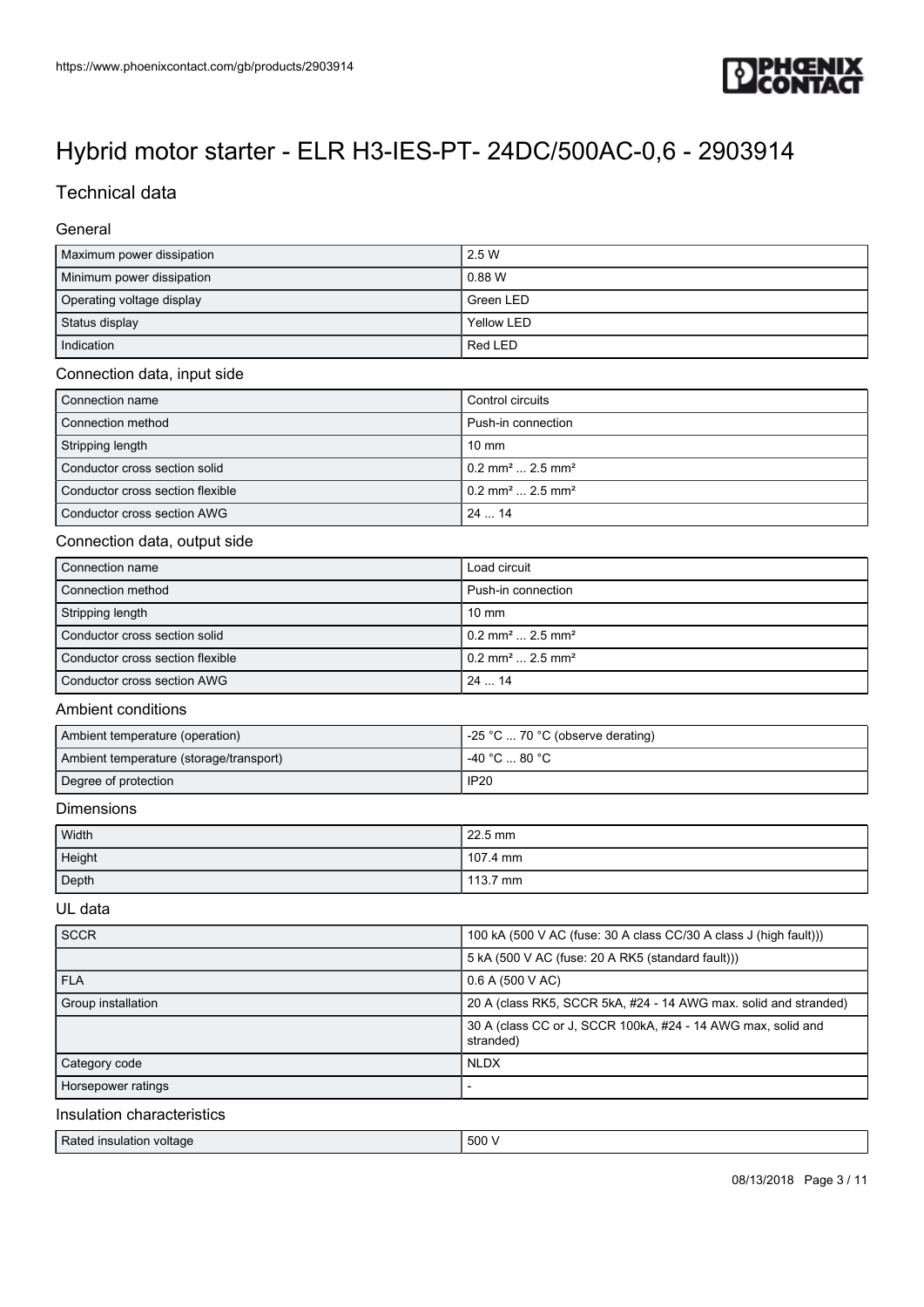

## Technical data

#### Insulation characteristics

| Rated surge voltage  | 6 kV                                                                                                                          |
|----------------------|-------------------------------------------------------------------------------------------------------------------------------|
| Overvoltage category | Ш                                                                                                                             |
| Degree of pollution  | 2                                                                                                                             |
| Designation          | Insulation characteristics between the control input and control supply<br>voltage, and auxiliary circuit to the main circuit |
| Insulation           | Safe isolation (IEC 60947-1/EN 50178) at operating voltage $\leq$ 300 V AC                                                    |
|                      | Basic isolation (IEC 60947-1) at operating voltage 300  500 V AC                                                              |
|                      | Safe isolation (EN 50178) at operating voltage 300  500 V AC                                                                  |
| Designation          | Isolation characteristics between the control input and control supply<br>voltage to auxiliary circuit                        |
| Insulation           | Safe isolation (IEC 60947-1) in the auxiliary circuit $\leq$ 300 V AC                                                         |
|                      | Safe isolation (EN 50178) in the auxiliary circuit $\leq$ 300 V AC                                                            |

#### Standards and Regulations

| Designation           | Standards/regulations            |
|-----------------------|----------------------------------|
| Standards/regulations | IEC 60947-1                      |
|                       | IEC 60947-4-2                    |
|                       | <b>IEC 61508</b>                 |
|                       | ISO 13849                        |
| <b>ATEX</b>           | # II (2) G [Ex e] [Ex d] [Ex px] |
|                       | # II (2) D [Ex t] [Ex p]         |

#### Approvals/conformities

| Safety Integrity Level according to IEC 61508 | $\leq$ 3 (Safe shutdown)            |
|-----------------------------------------------|-------------------------------------|
|                                               | 2 (Motor protection)                |
| Category acc. to EN ISO 13849                 | $\leq$ 3 (Safe shutdown)            |
| Performance level according to ISO 13849      | $\leq$ e (Safe shutdown)            |
| <b>ATEX</b>                                   | $\#$ II (2) G [Ex e] [Ex d] [Ex px] |
|                                               | # $\vert \vert$ (2) D [Ex t] [Ex p] |
| EU-type examination certificate               | PTB 07 ATEX 3145                    |
| UL certificate                                | NLDX.E228652                        |

#### Environmental Product Compliance

| China RoHS | Environmentally Friendly Use Period = 50                                                               |
|------------|--------------------------------------------------------------------------------------------------------|
|            | For details about hazardous substances go to tab "Downloads",<br>Category "Manufacturer's declaration" |

## Drawings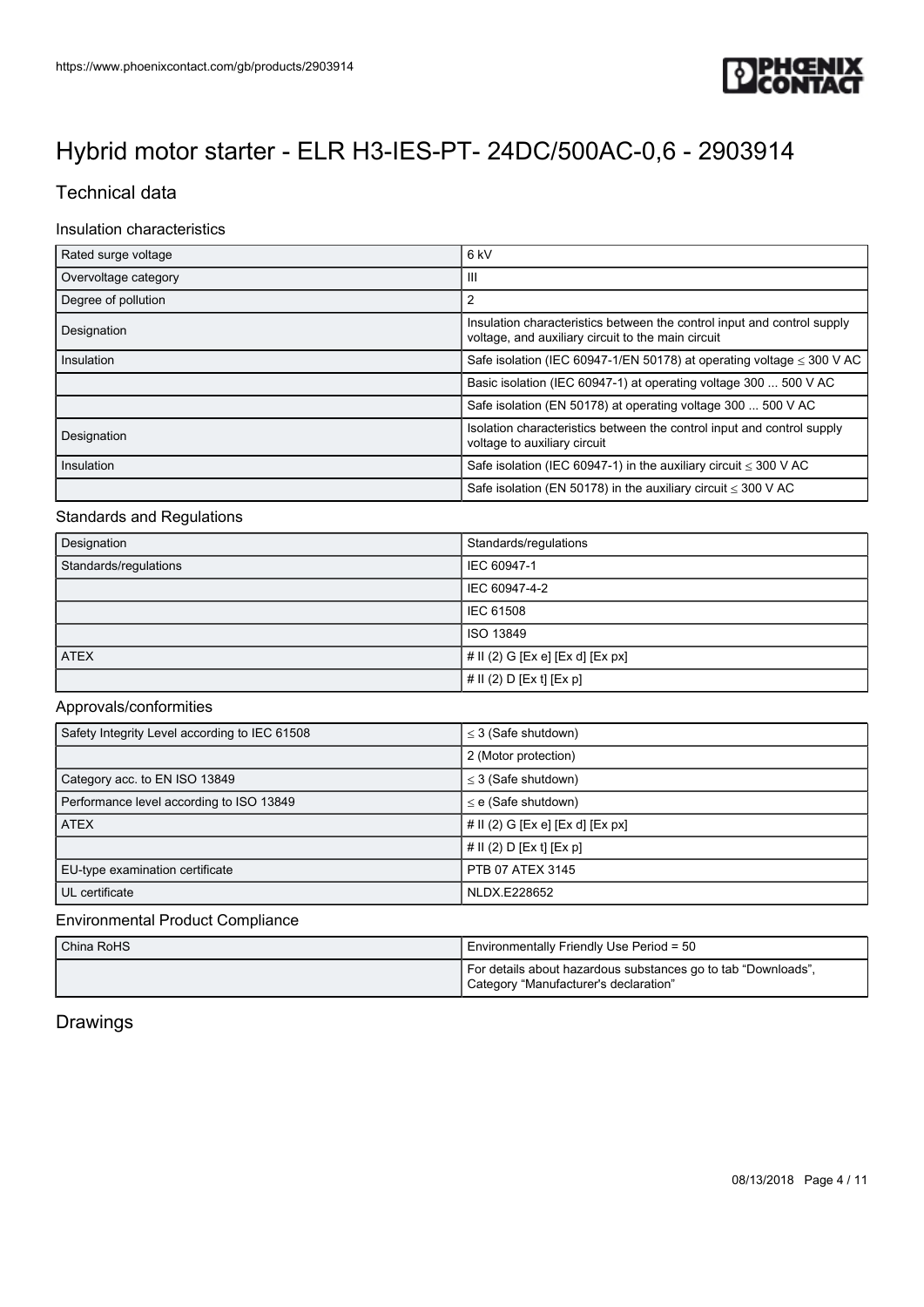



Derating diagram





#### Conventional structure

Main current path for contactor according to category 3

K1 + K2 = Emergency stop contactor

- K3 = Right contactor
- F4 = Motor protection relay

Block diagram







Conventional structure Control current path for contactor according to category 3

- K1 + K2 = Emergency stop contactor
- K3 = Right contactor
- K4 = PSR SCP-24DC.../safety relay
- T1 = Right, T3 = Reset
- S2 = Emergency stop
- F4 = Motor protection relay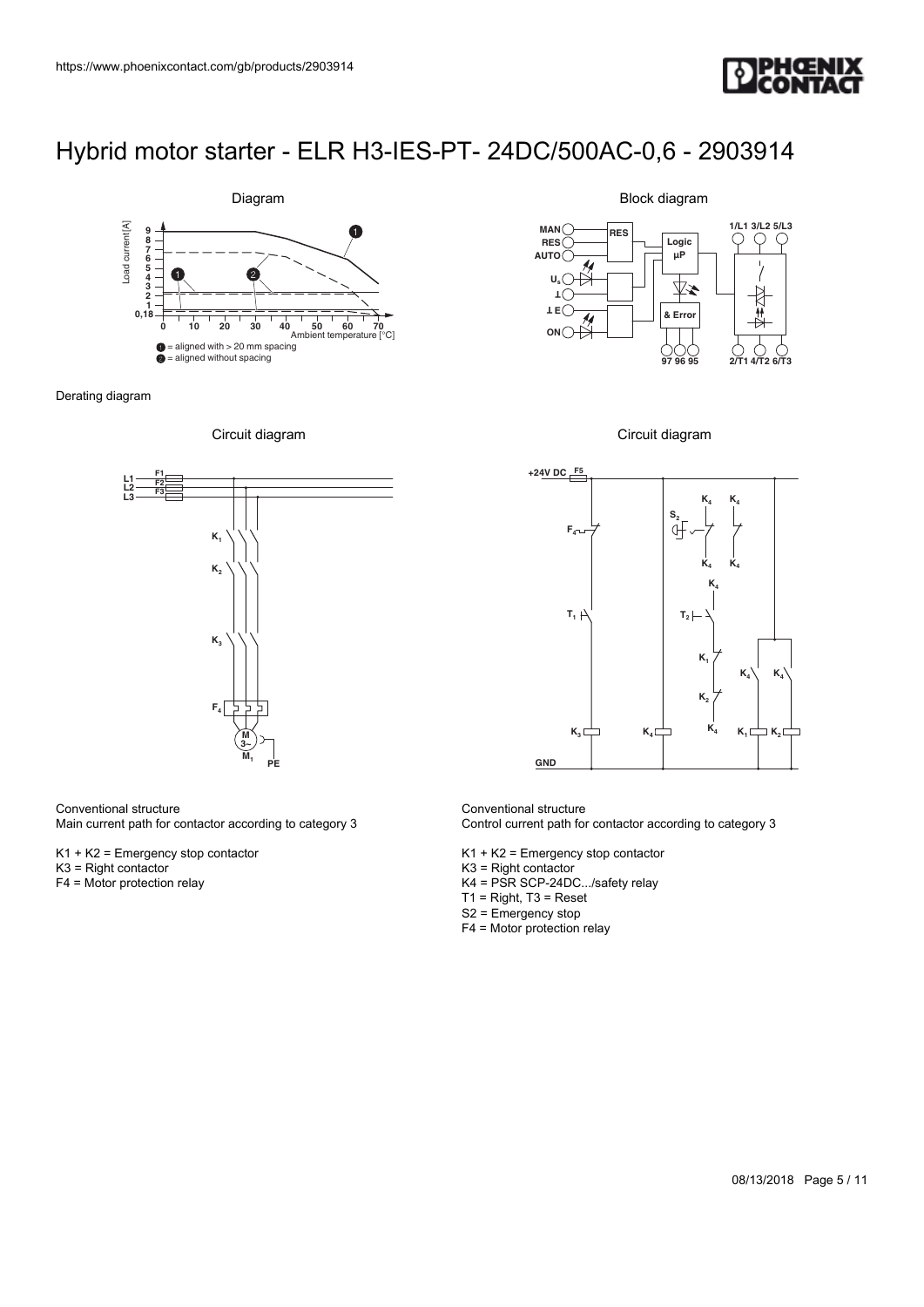

# **M 3**~  $+U_{\rm S}$ **E L1 L2 L3 +24V DC M K K4 K4 K4 K4 K4 T3 K4 K4 <sup>K</sup><sup>4</sup> <sup>S</sup><sup>2</sup> K PE L1 L2 F1 F2 F3 T1 T1 T2 L3 T3 GND**

Circuit diagram

Structure with CONTACTRON Main and control current path for '3 in 1' hybrid motor starter according to category 3  $K1 = 3$  in 1 hybrid motor starter K4 = PSR SCP-24DC.../safety relay T1 = Right, T3 = Reset S2 = Emergency stop

## **Classifications**

#### eCl@ss

| eCl@ss 5.0 | 27024002 |
|------------|----------|
| eCl@ss 5.1 | 27024000 |
| eCl@ss 6.0 | 27024000 |
| eCl@ss 7.0 | 27024002 |
| eCl@ss 8.0 | 27024002 |
| eCl@ss 9.0 | 27024002 |

ETIM

| <b>ETIM 2.0</b> | EC001037 |
|-----------------|----------|
| <b>ETIM 3.0</b> | EC001037 |
| <b>ETIM 4.0</b> | EC001037 |
| <b>ETIM 5.0</b> | EC001037 |
| ETIM 6.0        | EC001037 |

#### UNSPSC

| UNSPSC 6.01          | 30211915 |
|----------------------|----------|
| <b>UNSPSC 7.0901</b> | 39121514 |
| UNSPSC 11            | 39121514 |
| <b>UNSPSC 12.01</b>  | 39121514 |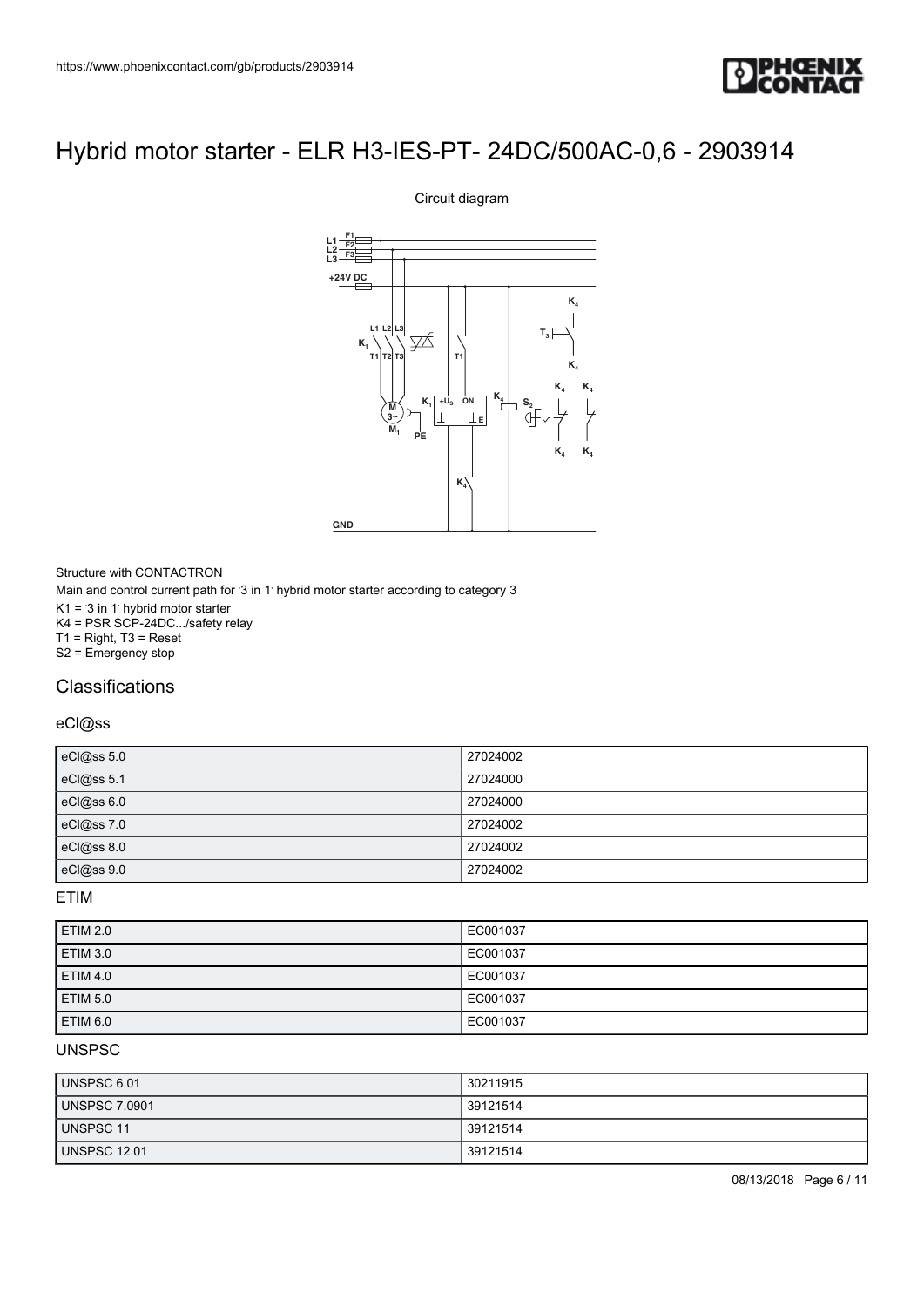

## **Classifications**

# 08/13/2018 Page 7 / 11 UNSPSC UNSPSC 13.2 25173902 Approvals Approvals Approvals UL Listed / cUL Listed / IECEE CB Scheme / UL Listed / cUL Listed / EAC / CCC / cULus Listed Ex Approvals ATEX Approval details UL Listed **(UL)** <http://database.ul.com/cgi-bin/XYV/template/LISEXT/1FRAME/index.htm> FILE E 323771 cUL Listed  $c$ <sup>U</sup>L) <http://database.ul.com/cgi-bin/XYV/template/LISEXT/1FRAME/index.htm> FILE E 228652 IECEE CB Scheme  $\qquad \qquad \bullet$  Scheme  $\qquad \qquad$  Scheme  $\qquad \qquad$  DE1-55728 UL Listed **(U<sub>L</sub>)**<br>usted <http://database.ul.com/cgi-bin/XYV/template/LISEXT/1FRAME/index.htm> FILE E 228652 cUL Listed  $\iota$ <sup>U</sup>L <http://database.ul.com/cgi-bin/XYV/template/LISEXT/1FRAME/index.htm> FILE E 323771 EAC<sub>e</sub> RU C-DE.A\*30.B.01082  $\text{CC}$  2016010304871315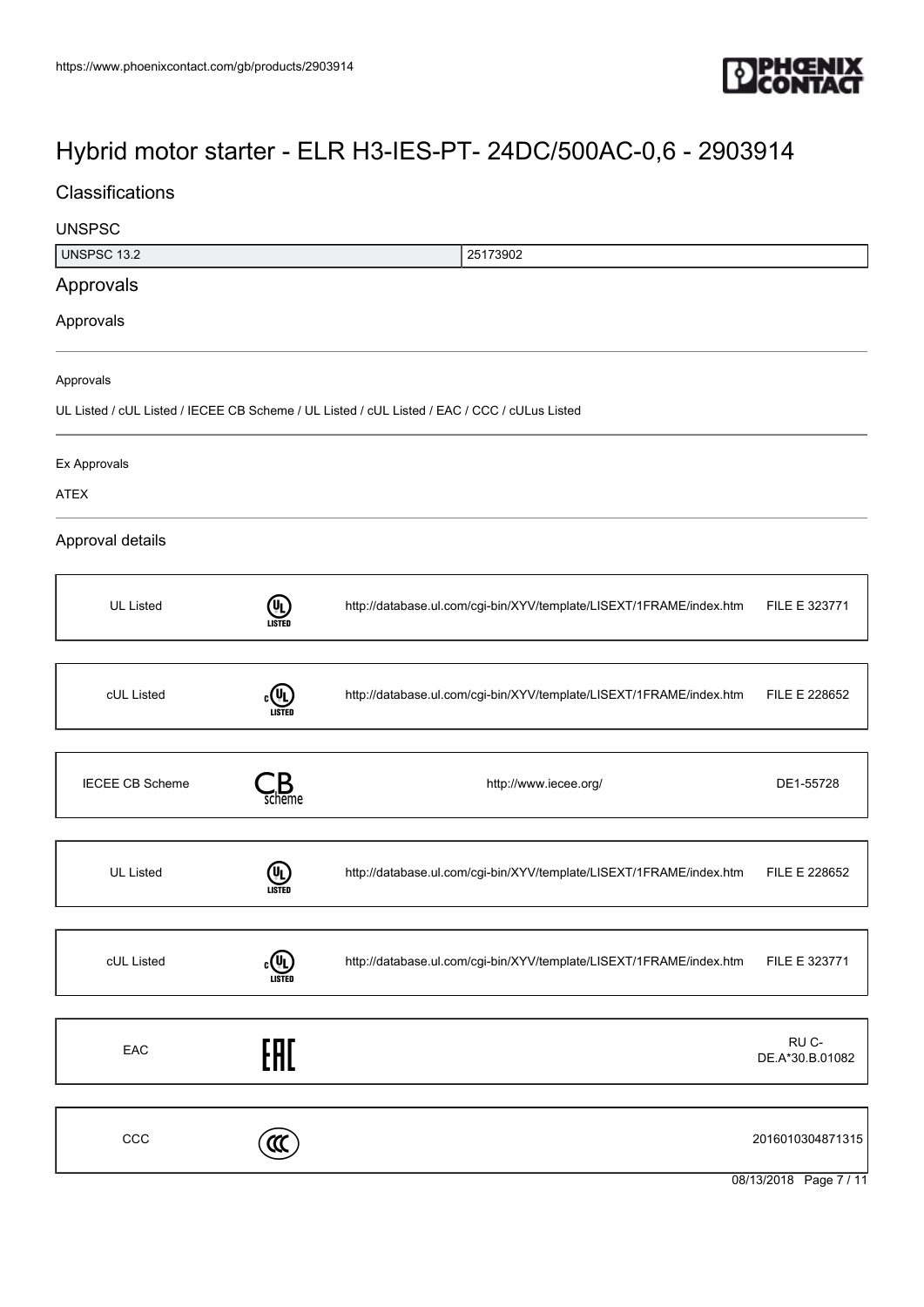

### Approvals

cULus Listed **c**<sup>(II</sup>) us Accessories Accessories Adapter [Adapter - EM-CPS-DA-22,5F/16A - 1002668](https://www.phoenixcontact.com/gb/products/1002668) Device adapter with fuse holder for 16 A fuse (10x38/Class CC), CrossLink® interface and fixed DIN rail Assembly adapter [Power distribution board - EM-CPS-225 - 1002634](https://www.phoenixcontact.com/gb/products/1002634) **Diamontana** Modular power distribution board with CrossLink® interface, 125 A, 3-pos., touch-proof and protection against polarity annammanna reversal, width: 225 mm **TARTAIN DANA** [Power distribution board - EM-CPS-405 - 1002635](https://www.phoenixcontact.com/gb/products/1002635) Modular power distribution board with CrossLink® interface, 125 A, 3-pos., touch-proof and protection against polarity reversal, width: 405 mm

[Connection module - EM-CPS-TB3/63A - 1002633](https://www.phoenixcontact.com/gb/products/1002633)



Connection module with integrated spring-loaded terminals for cables up to 16 mm², 3-pos.,

Cover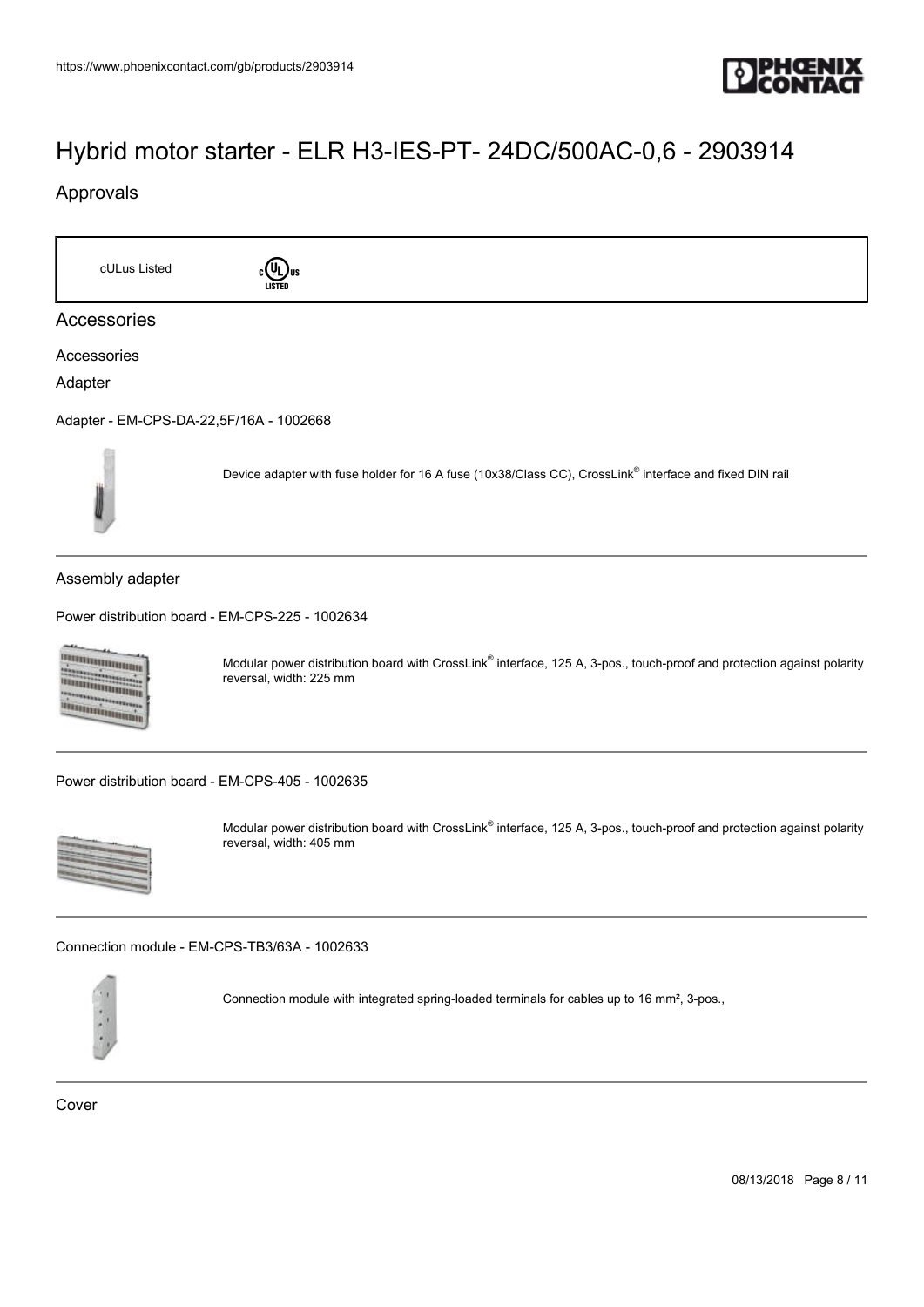

Accessories

[Covering hood - BRIDGE COVER - 2906240](https://www.phoenixcontact.com/gb/products/2906240)



The BRIDGE COVER covering hood is used to cover unused plugs on the CONTACTRON bridge that may subsequently be used to extend the system. The hood can be used with the screw and Push-in version of the bridge.

Device marking

[Plastic label - US-EMLP \(15X5\) - 0828790](https://www.phoenixcontact.com/gb/products/0828790)



Plastic label, Card, white, unlabeled, can be labeled with: THERMOMARK PRIME, THERMOMARK CARD, BLUEMARK ID, BLUEMARK ID COLOR, mounting type: adhesive, lettering field size: 15 x 5 mm

[Plastic label - UC-EMLP \(15X5\) - 0819301](https://www.phoenixcontact.com/gb/products/0819301)



Plastic label, Sheet, white, unlabeled, can be labeled with: BLUEMARK ID, BLUEMARK ID COLOR, BLUEMARK CLED, PLOTMARK, CMS-P1-PLOTTER, mounting type: adhesive, lettering field size: 15 x 5 mm

Loop bridge

[Jumper - BRIDGE-PT 2 - 2904490](https://www.phoenixcontact.com/gb/products/2904490)



3-phase loop bridge for 2 CONTACTRON modules, with push-in connection and 22.5 mm housing width, connecting cable: 3 m, with ferrules included.

[Jumper - BRIDGE-PT 3 - 2904491](https://www.phoenixcontact.com/gb/products/2904491)



3-phase loop bridge for 3 CONTACTRON modules, with push-in connection and 22.5 mm housing width, connecting cable: 3 m, with ferrules included.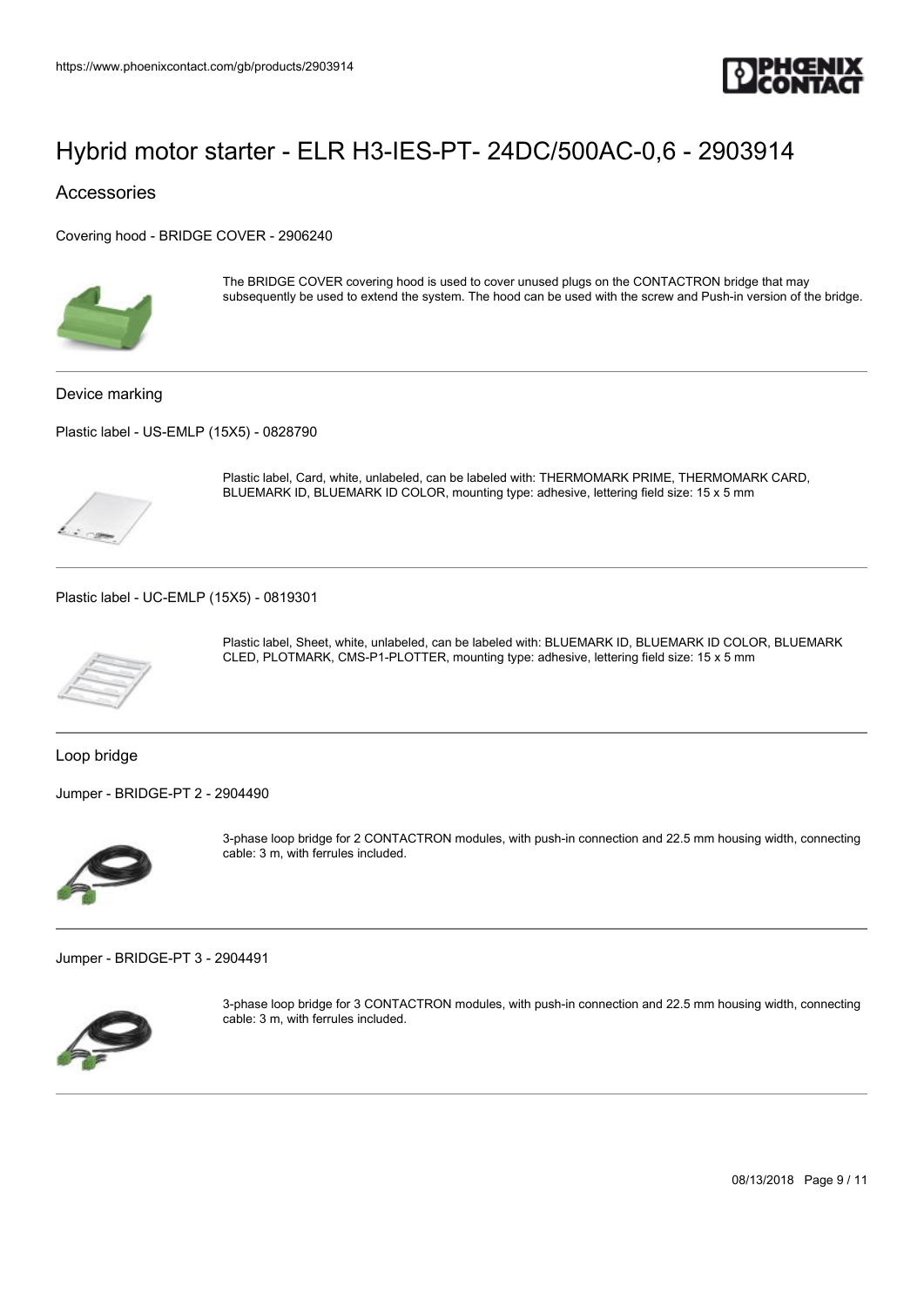

#### Accessories

[Jumper - BRIDGE-PT 4 - 2904492](https://www.phoenixcontact.com/gb/products/2904492)



3-phase loop bridge for 4 CONTACTRON modules, with push-in connection and 22.5 mm housing width, connecting cable: 3 m, with ferrules included.

#### [Jumper - BRIDGE-PT 5 - 2904493](https://www.phoenixcontact.com/gb/products/2904493)



3-phase loop bridge for 5 CONTACTRON modules, with push-in connection and 22.5 mm housing width, connecting cable: 3 m, with ferrules included.

[Jumper - BRIDGE-PT 6 - 2904494](https://www.phoenixcontact.com/gb/products/2904494)



3-phase loop bridge for 6 CONTACTRON modules, with push-in connection and 22.5 mm housing width, connecting cable: 3 m, with ferrules included.

[Jumper - BRIDGE-PT 7 - 2904495](https://www.phoenixcontact.com/gb/products/2904495)



3-phase loop bridge for 7 CONTACTRON modules, with push-in connection and 22.5 mm housing width, connecting cable: 3 m, with ferrules included.

[Jumper - BRIDGE-PT 8 - 2904496](https://www.phoenixcontact.com/gb/products/2904496)



3-phase loop bridge for 8 CONTACTRON modules, with push-in connection and 22.5 mm housing width, connecting cable: 3 m, with ferrules included.